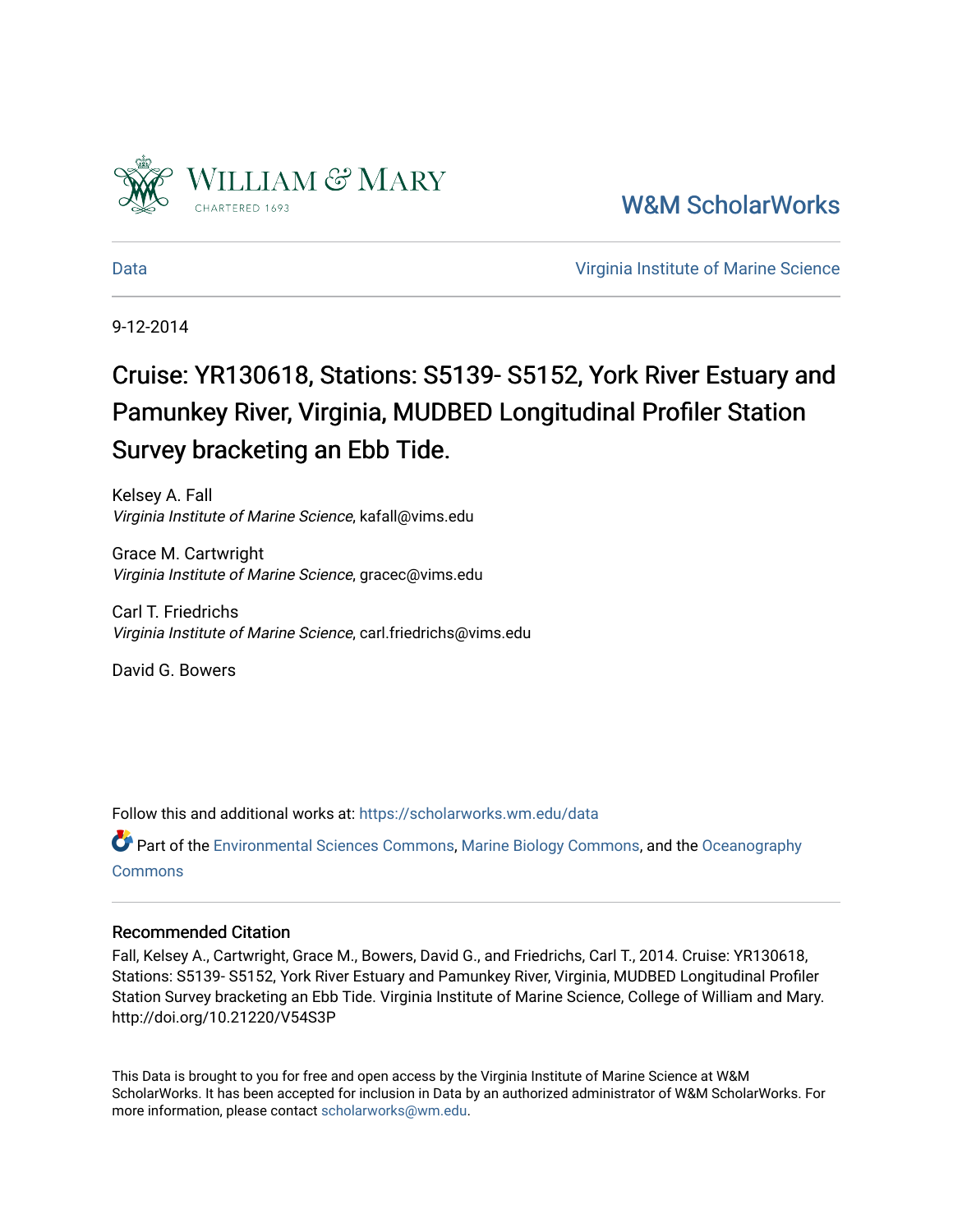# **Authors:**

Fall, Kelsey A, Cartwright, Grace M , Friedrichs, Carl T and Bowers, David G

## **Title:**

Cruise: YR130618, Stations: S5139- S5152, York River Estuary and Pamunkey River, Virginia, MUDBED Longitudinal Profiler Station Survey bracketing an Ebb Tide.

### **Location (place name):**

York River, VA

### **Location (bounding box coordinates):**

37<sup>0</sup> 07 23' N, 076<sup>0</sup> 09 12'W; 37<sup>0</sup> 13 33' N, 076<sup>0</sup> 18 28'W; 37<sup>0</sup> 39 12' N, 076<sup>0</sup> 54 00'W; 37<sup>0</sup> 34 54' N, 076<sup>0</sup> 59 24'W

### **Start Date:**

2013 June 12

#### **Abstract:**

Dataset consists of profile and water column burst data collected as part of a longitudinal profiler station survey at approximately 20 km, 25 km, 35 km, 45 km, 56 km and 62 km upriver from the mouth of the York River Estuary.

#### **Description of Data:**

During each station in the survey, while anchored, a profile time series was collected with a suite of instrumentation mounted on the CHSD profiler including: a YSI 6600 CTD, a Sequia LISST 100X, PICS floc camera system, a Nortek Vector, and a Sontek ADVOcean. The raw data of profile stations are processed to provide a smooth profile of data throughout the water column and a series of between 2 to 5 minute bursts from various heights in the water column. Total Suspended Solids (and fixed solids) were sampled from depth to calibrate the acoustic backscatter. Additional water samples were collected and analyzed for Chlorophyll A. Simultaneously, at each station, a burst was collected with a bow mounted, downward looking, RDI 1200 KHz ADCP. After each deployment of the profiler, a Trios RAMSES hyperspectral radiometer was deployed while drifting across the station location. The "logbook" is the hand written field notes and instrument setup documents. The "Profiler Set up" is a log of the location and serial number of the instruments mounted on the profiler. The "Consecutive Station Log" is an excel spreadsheet of the metadata associated with each station in the survey. Excel spreadsheet "Averaged Data"